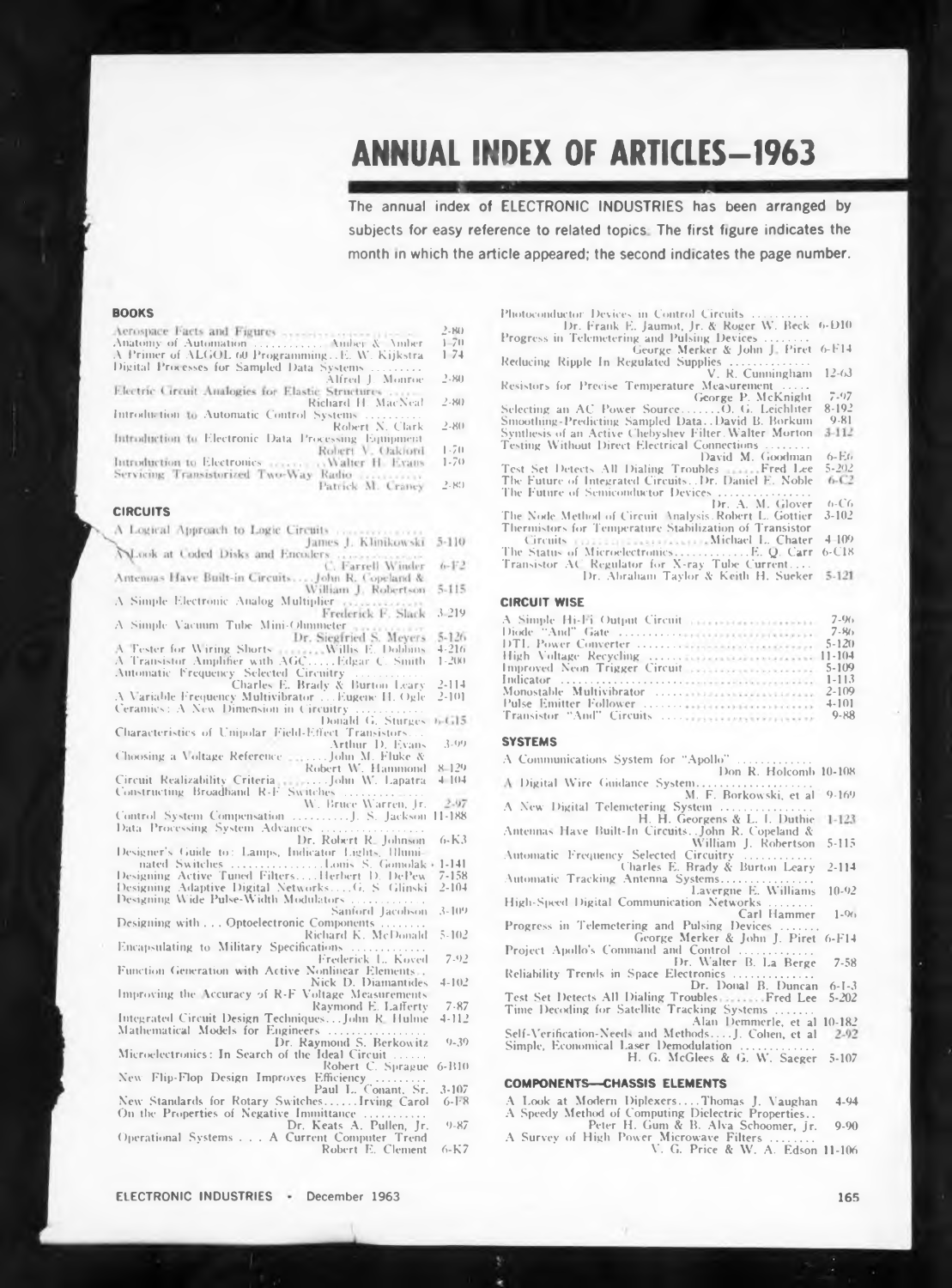# **ANNUAL INDEX (Continued)**

| Connectors-and Terminations.                     | Smedley B. Ruth | 4.57 |
|--------------------------------------------------|-----------------|------|
| For X-Y Plotting  Saturable Reactor Sweep Supply |                 |      |

Malvin L. Shar 1-111 Function Generation with Active Nonlinear Elements

Nick D. Diamantides 4-102 How To Specify Magnetostrictive Filters

W. Carruthers 12-57 Heat-Shrinkable Polymers Reduce Insulation Problems

 $6 - 66$ Duane D. Rodger Improvements Increase Ceramic Capacitor Reliability

Improvements Increase Ceramic Capacitor Reliability<br>
Introduction To the Synchro Transolver ...A. E. Hayes 12-69<br>
New Standards for Rotary Switches......Irving Carol 6-F8<br>
Photoconductor Devices in Control Circuits .......

Refractory Metals in Electronic Components

Ralph F. Hoeckelman 6-G2 Resistors for Precise Temperature Measurement

George P. McKnight  $7.97$ Resistors: Then and Now ...Lyman S. King 6-D3

Silicone Dielectrics Improve Connectors

Roland Lawrence 4.99<br>Synthesis of an Active Chebyshev Filter Walter Morton 3-112 The Outlook for Adhesives in Electronics

Eugene F. Hess 6-G10 Transient Response of Ceramic Filters

Franz L. Sauerland 1-106

## **COMPUTERS**

V Logical Approach to Logic Circuits James J. Klinkowski 5-110

All Magnetic Content Addressed Memory<br>Robert R. Lussier & Robert P. Schneider  $3.92$ 

Robert R. Lussier & American Collection (2014)<br>A Look at Coded Disks and Encoders (2015)  $6 - F<sup>2</sup>$ 

A Simple Electronic Analog Multiplier Frederick E. Slack 3-219

A Smoothy Method of Computing Dielectric Properties

Peter H Gum & B. Alva Schoomer, Jr. 9-90<br>Automatic Frequency Selected Circuitry<br>Charles E. Brady & Burton Leary 2-114

Data Processing System Advances Dr. Robert R. Johnson  $6 - K3$ 

Deciding About Programmed Instruction

James L. Becker 9-179<br>High-Reliability Computers Using Duplex Redundancy<br>High-Speed Digital Communication New Lowthe 8-116

High-Speed Digital Communication Networks Carl Hammer  $1 - 96$ 

Operational Systems - A Current Computer Trend  $f_1 = 3.57$ Robert E. Clement

Smoothing-Predicting Sampled Data . David B. Borkum  $0.81$ Time Will Sell . . . Marketing Industrial Control

..S. Feldman 12-32

The Artificial Neurons-For Machines That Learn ...<br>Howard Moraff 12-52

For Computers 8: Automation<br>of Tape Slack Level<br>of Tape Slack Level<br>Translations By Computer<br>of Control Computer<br>of Capel Control Computer<br>of Computer<br>of Capel Control Computer<br>of Computer<br>of Level (4:10)<br>of Translations B

## **CONVENTIONS**

| Expect Record Attendance at First LE.E.E. Convention | $3 - 7$   |
|------------------------------------------------------|-----------|
| 1963 International Solid State Circuits Conference   | $2 - 198$ |
| Technical Sessions to Highlight NEREM '63            | $10-68$   |
| National Electronic Conference                       | $10 - 66$ |
| WESCON Exhibitors & Visiting Companies               | $8 - 45$  |
| WESCON Features Heavy Technical Program              | $8 - 24$  |
| WESCON: The Outlook for 1963                         | $8-22$    |

## **EDITORIALS**

|  |  |  |  | American Industries are Our Challenge | $10-1$ |
|--|--|--|--|---------------------------------------|--------|
|--|--|--|--|---------------------------------------|--------|

| Can We Solve Our Manpower Problem?                                                    | $1-1$             |
|---------------------------------------------------------------------------------------|-------------------|
|                                                                                       | $3 - 1$           |
|                                                                                       | $8-1$             |
| Over-Regulation: $\Lambda$ Genuine Problem                                            |                   |
| Emmet G. Cameron                                                                      | $-8-10$           |
|                                                                                       | $11-1$            |
|                                                                                       | $7 - 1$           |
|                                                                                       | 9.1               |
| Time for Evaluation? $\ldots, \ldots, \ldots, \ldots, \ldots, \ldots, \ldots, \ldots$ | $2-1$             |
|                                                                                       | $\frac{4-1}{5-1}$ |
|                                                                                       |                   |
| Your 1963 State of the Art Reference Issue                                            | $D-2$             |

## **ENGINEER'S NOTEBOOK**

| #65 Inductive and Capacitive Reactance. David P. Cost       | - 1.1.31 |
|-------------------------------------------------------------|----------|
| #66 Parallel-Resistance Nomograph. Louis J. Streidnig 3-105 |          |
|                                                             |          |
| #68 Useful Mathematical Approximations                      |          |
| Arthur L. Plevy                                             | 13.339   |
| #69 Automa Film ticques, R.R. Hatcher 10-87                 |          |

## **GENERAL**

|                                                       | $6-1.3$    |  |
|-------------------------------------------------------|------------|--|
| Industrial Electron Tubes                             | $6-1.2$    |  |
| Look Before You Leap With R&D By-Products             | 5.70       |  |
| Mathematical Models for Engineers                     |            |  |
| Dr. Raymond S. Berkowitz                              | 9.39       |  |
| National Security and its Technological Requirements  |            |  |
| Gen. Bernard F. Schriever                             | ti-Rts     |  |
| New Developments in Laser WeaponsJ. DeMent            | $11 - 78$  |  |
| Oceanography & Anti-Submarine Warfare                 | $3 - 38$   |  |
| Predictions for the Future of the Electronic Industry |            |  |
| Adm. Charles F. Horne                                 | $1 - 13.2$ |  |
|                                                       | $F-1.42$   |  |
| Storage to Picoseconds-A Survey of the Art            |            |  |
| $\mathbb{C}$ N Winnipectual $\mathbb{R}$ .111         |            |  |

The Outlook for Thermoelectric Devices Robert L. Brickley 6-185

## INSTRUMENTS, MEASUREMENTS, TEST METHODS

An Evaluation of Environmental Testing. John D. Losse  $7 - 70$ A Simple Vacuum Tube Mini-Ohmneter<br>Dr. Siegfried S. Meyers = 1%

- 
- 
- 
- Electronic Measurement Standards . E. Jvan G. Easton J. FII.

Electronic Measurement Standards .... Ivan G. Easten<br>For X-Y Plotting ... Saturable Reactor Sweep Supply<br>Malvin L. Shar 1-111<br>How to ... Calculate Hard Tube Modulator Fall Time<br>G. E. Tallmadge 11-111

G. E. Tallmadge 11-111<br>Improved Checkout for IR Detectors...Paul R. Bradshaw 10-82

Improving Rate Tables for Gyro Testing  $0.73$ 

A. Scott Hamilton<br>Improving the Accuracy of R-F Voltage Measurements Raymond E. Lafferty  $7 - 87$ 

New Technics In R-F Room Construction

E. A. Lindgren 12-152 Obtaining High and Ultrahigh Vacuum

Random-Motion Testing of Electronic Components  $7.83$ 

Roland J. Ostrander & Richard H. Tuft<br>Resistors for Precise Temperature Measurement George P. McKnight  $7.97$ 

Storage to Picoseconds—A Survey of the Art ........<br>C. N. Winningstad<br>Survey of Vacuum Technology... Wilfrid G. Matheson<br>Test Set Detects, All Dialing Troubles  $8 - 122$ 

 $10 - 44$  $5 - 202$ 

Well Regulated Battery-Solar Cell Charging

Irwin Stein, et al. 10-88

## **MATERIALS**

- Frederick L. Koved  $7.01$
- Chemicals in the Electronic Industry. James W. Swaine 6-633.<br>Heat-Shrinkable Polymers Reduce Insulation Problems  $6 - Gb$

Duane D. Rodger Silicone Dielectrics Improve Connectors

Roland Lawrence 4.99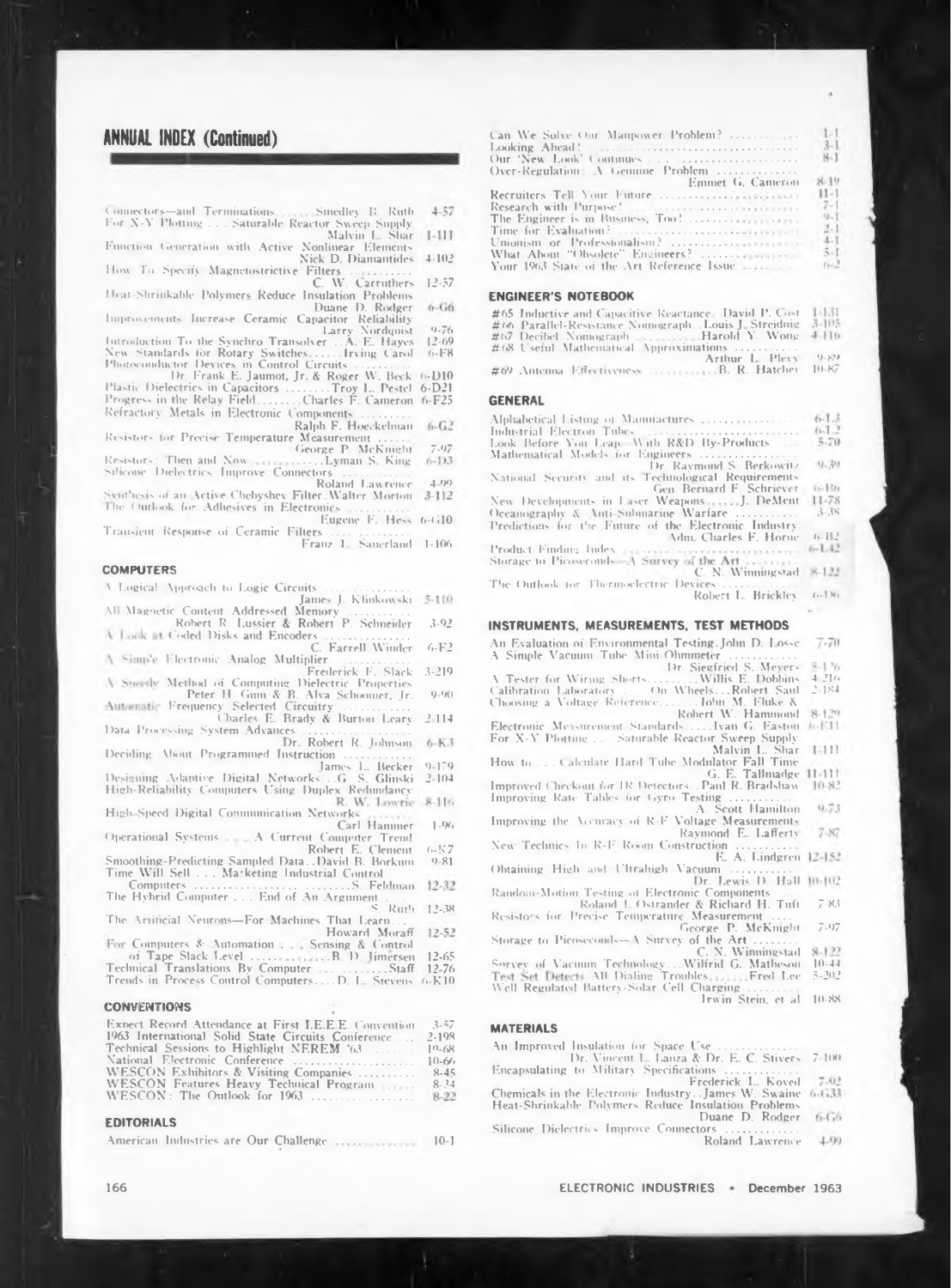The Outlook for Adhesives in Electronics.... Eugene F. Hess 6-G10

#### **MARKETS**

| Connectors and Terminations |                                                    | Smedley B. Ruth                 | $4 - 57$     |
|-----------------------------|----------------------------------------------------|---------------------------------|--------------|
|                             | Disarmament: What Would It Mean to the Electronic. |                                 |              |
| Indian America              |                                                    | and the country for the company | $A - A^{-1}$ |

- 1962 Electronic Industry Statistics Nidney Feldman 1.101 . . . . . . . . . . . Electronics Growth Brings Trouble for Labor
- Sidney Feldman  $10 - 57$ Government Contract Awards  $6 - H8$
- Industry Opens up New Areas of U.S. Industry Opens up New Areas or C.S. (Community Cook Before You Leap-with R&D By-Products Cook Before You Leap- $7 - 47$  $5 - 70$
- Low Volume Manufacturing in Underdeveloped  $1.232$
- Countries<br>Making Use of Sales Engineers.......1. J. Chamberlain  $11 - 49$ Management Overhaul Key to Ampex Recovery  $A.801$
- Philip Geddes Microwaves—A Market in Transition 1998. Peldina<br>1963 Military Electronic Procurement Directory 1993  $11 - 58$  $6 - H<sup>2</sup>$
- National Security and its Technological Requirements Gen. Bernard F. Schriever 6-B6<br>New Shift in Purchasing to Aftect Industry C. W. Irven 11-69
- Now That the Wall Street Waltz is Over. What -
- $5.58$ Sidney Feldman Over-Regulation: A Genuine Problem
- Emmet G. Cameron  $8.19$ Predictions for the Future of the Electronic Industry Mm. Charles F. Horne  $6 - 132$
- The Future of Integrated Circuits. Dr. Daniel E. Noble  $1.12$ The Future of Semiconductor Devices
- Dr. A. M. Glover  $6 - C_1$ The Outlook for Adhesives in Electronics
- Eugene F. Hess 6-G10 The Outlook for Thermoelectric Device
- Robert L. Brickley  $(1 - 1)$ The Role of R&D in Future Profits
- Patrick E. Haggerty 1-227 Time Will Sell ... Marketing Industrial Control
- 15. Feldman 12-32 Committers ...
- Computers<br>Trimis in Semiconductor Research. Dr. John Bardeen h-C12 U.S. Needs Electronic Capability for Space
- Elmer T. Ebersol.  $Q - 2R$

## **MICROWAVE**

- V Look at Modern Diplexers, 11 Thomas L Vaughan  $-1.94$ Speedy Method of Computing Dielectric Properties
- Peter H. Gum & B. Alva Schooner, Jr. 9-90<br>N Survey of High Power Microwave Filters ........<br>V G. Price & W. A. Edson 11-106
- Antomatic Tracking Antenna Systems Lavergne E. Williams  $10.02$
- On Wheels Colibration Laboratory ... On Wheels. ...<br>Coaxial Magnetrons a New Class of Tubes -Robert Saul  $2.184$
- Roger LaPlante  $1 - 9(1)$ Designing Wide Pulse-Width Modulators
- Sanford Jacobson 3-109<br>Generating Ultrasonics at Microwave Frequencies
- W. Brouillette & S. Wanuga  $11 - 93$ Microwave Diodes-A Progress Report... I. Riebman 11-86
- Microwave Tubes: After Three Decades<br>Dr. Dean A. Watkins 6-12<br>Microwaves—A Market in Transition ......S. Feldman 11-58
- 
- New Developments in Antennas (2008). The Peters, J.E., et al. 6-18<br>New Developments in Laser Weapons. (2018). De Ment 11-78<br>New Developments in Laser Weapons. (2018). De Ment 11-78
- New Technics In R-F Room Construction<br>E. A. Lindgren 12-152
- Progress in Telemetering and Pulsing Devices ...
- George Merker & John J. Piret 6-F14
- Time Decoding for Satellite Tracking Systems
- Alan Demmerle, et al 10-182

#### PRODUCTION METHOD

- Building Reliability Into Space Instruments
- Stuart C. Baker 10-98 Connectors-and Terminations ...Smedley B. Ruth  $4 - 57$ Improving Semiconductor Reliability......Ilauw T. Go 2-110

ELECTRONIC INDUSTRIES . December 1963

Integrated Circuit Design Techniques. John R. Hulme 4-112 Low Volume Manufacturing in Underdeveloped 

**PROFESSIONAL OPPORTUNITIES** 

- An Engineer's Guide to Job Hunting Becoming A Professional Engineer ......R. G. Strainx 12-159.<br>Helping Employees Pays Off....Dr. Mario F. Contorti 8-207  $5 - 79$ Eugene Raudsepp 7-166 Technical Writing: Superstition and Fact. The Other Side of the Engineer Shortage! ............<br>W. A. Douglas 11-196 Roger M. D'Aprix 10-194
- What the Engineer Should Know About Pert
- Harry G. Besis 5-217 Who is the 'Unemployable' Engineer annual material 11-200

#### **RELIABILITY**

- An Evaluation of En-ironmental Testing. John D. Losse  $-7.70$
- Controlling Stress Increases Reliability<br>Robert E. Hovda & Dr. William J. West 6-1-5
- Encapsulating to Military Specifications Frederick L. Koved 7.92
- High Reliability Computers Using Duplex Redundancy R. W. Lowrie  $8 - 116$
- Improvements Increase Ceramic Capacitors Reliability Larry Nordquist  $9 - 76$
- $3 - 107$ Plastic Dielectrics in Capacitors ...Trov L. Pestel 6-D21
- Kandom Motion Testing of Electronic Components  $7 - 83$
- Reliability Trends in Space Electronics Dr. Donal B. Duncan  $0 - 1 - 3$
- Thermistors for Temperature Stabilization of Transistor Circuits | Contract Communication Michael L. Chater  $1.100$

## **SEMICONDUCTORS**

- All-Magnetic Content Addressed Memory Robert R. Lussier & Robert P. Schneider 3.02
- $5 - 115$
- 
- 
- 
- 
- Characteristics of Unipolar Field-Effect Transistors  $3-90$ Arthur D. Evans
- Designing with....Optoelectronic Components Richard K. McDonald 5-102
- Diorle Resistance to Nuclear Radiation . Alvin B. Kaufman & Richard C. Eckerman 8-134
- Gallium Arsenide: What is its Status? .
	-
- John E. Hickey, Jr. 2-47<br>Improving Semiconductor Reliability ......Hauw T. Go 2-110<br>Integrated Circuit Design Tachnisms Integrated Circuit Design Techniques ... John R. Hulme 4-112
- Microelectronics: In Search of the Ideal Circuit ...
- Robert C. Sprague 6-B10<br>Microwave Diodes—A Progress Report ....L. Riebman 11-86
- On the Properties of Negative Immittance. Dr. Keats A. Pullen, Jr.  $9 - 87$
- Photoconductor Devices in Control Circuits .. Dr Frank E. Jaumot, Jr. & Roger W. Beck 6-D10
- Simple, Economical Laser Demodulation<br>
H. G. McGlees & G. W. Saeger 5-107<br>
The Future of Integrated Circuits ..Dr. Daniel E. Noble
- The Status of Microelectronics ............. E. Q. Carr 6-C18
- The Future of Semiconductor Devices
	- (Continued on page 168).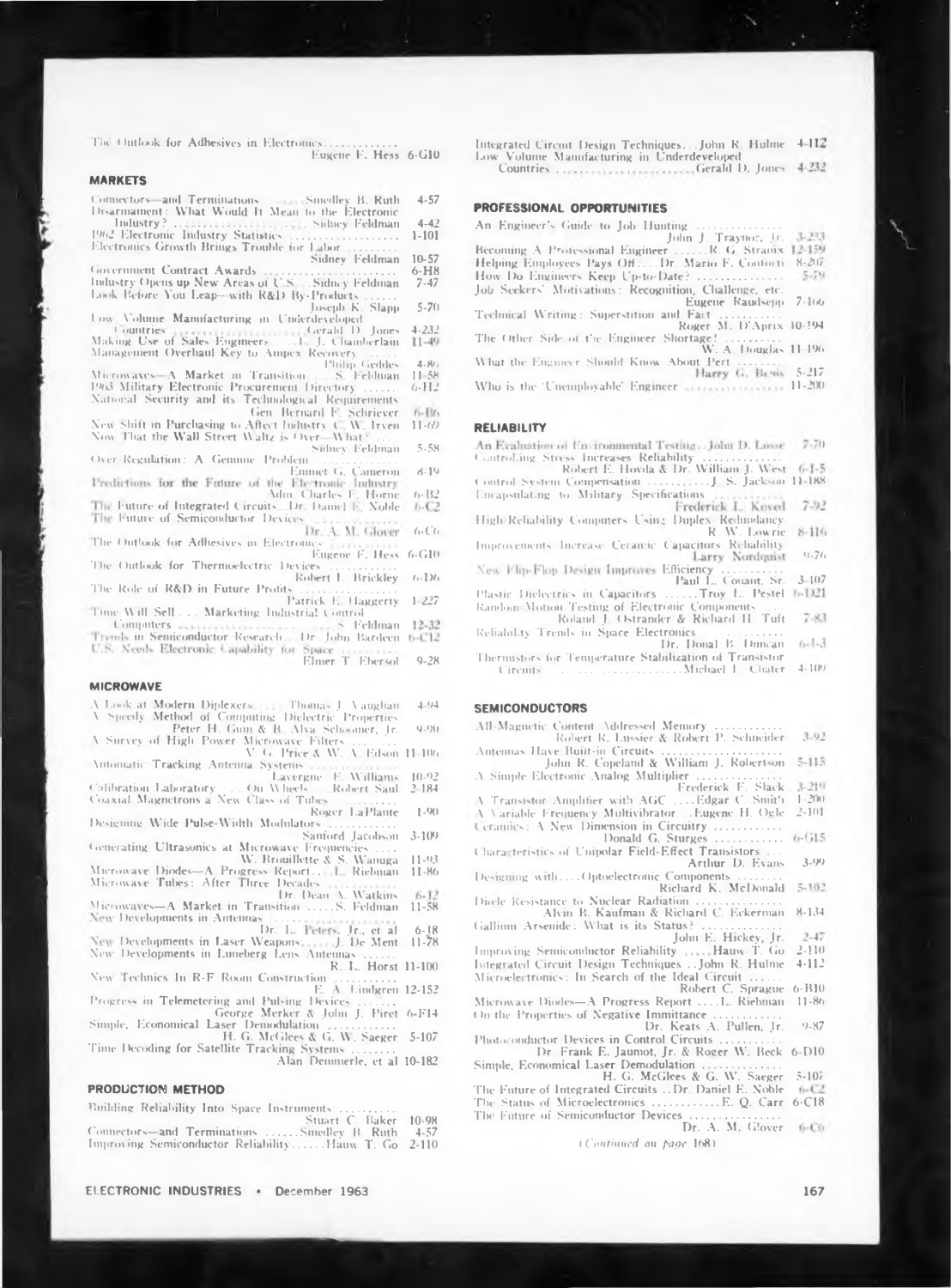## **ANNUAL INDEX (Concluded)**

**0-G17**

The Search for New Semiconductor Materials .......<br>Transistor AC Regulator for X-ray Tube Current ....<br>Dr. Abraham Taylor & Keith H. Sueker 5-121<br>Trends in Semiconductor Research ...Dr. John Bardeen 6-C12<br>Where Ultrasonic **5-121 6-CT2 (>-E2**

## **SPACE**

**A Communications System for "Apollo" ............................**

**Don R. Holcomb 10-108** A New Digital Telemetering System<br>
H. H. Georgens & L. I. Duthie<br>
An Improved Insulation For Space Use<br>
Dr. Vincent L. Lanza & Dr. E. C. Stivers 7-100

**Building Reliability Into Space Instruments ...................**

Stuart C. Baker<br>Controlling Stress Increases Reliability<br>Robert E. Hovda & Dr. William J. West<br>Improved Checkout for IR Detectors<br>Paul R. Bradshaw **10-98**

**Improving Rate Tables for Gyro Testing ....................... A. Scott Hamilton 9-73 10-82**

**Obtaining High and Ultrahigh Vacuum .........................**

**Dr. Lewis D. Hall 10 102 Project Apollo's Command and Control ............................**

**Dr. Walter B. 1.a Berge 7-58 Reliability Trends in Space Electronics .........................**

**Dr. Donal B. Duncan 6-1-3**

Self-Verification-Needs and Methods ..... J. Cohen, et al<br>Survey of Vacuum Technology ....Wilfrid G. Matheson<br>Time Decoding for Satellite Tracking Systems ....... **2-92 10-44**

**10-182**

**Alan Demmerle U.S. Needs Electronic Capability for Space ................... Elmer T. Ebersol 9-28**

**Well Regulated Battery-Solar Cell Charging ................. 1rvin Stein**, et al 10-88

#### **TUBES**

**Coaxial Magnetrons A New Class of Tubes ................... Roger LaPlante 1-90 Designing With Pulse—Width Modulators ...................**

Sanford Jacobson<br>How to....Calculate Hard Tube Modulator D. Deprw<br>How to....Calculate Hard Tube Modulator Fall Time<br>G. E. Tallmadge **3-109 7-158**

Industrial Tubes Today ... D. Marshall & James B. Hall 6-C+4<br>Microwave Tubes: After Three Decades ..............<br>Tubes—Today and Tomorrow ........ Robert E. Moe 6-C38 **11-111**

## **WHAT'S NEW**

## **Communications & Antennas**

| Anywhere TV System                            | $-4 - 201$ |
|-----------------------------------------------|------------|
| New Space Systems Center Features Earth-Orbit | $7 - 40$   |
|                                               |            |

#### **Computers**

| Automatic Lift Saves Computer Drum Surface  2-1 6  |          |
|----------------------------------------------------|----------|
|                                                    |          |
| Computer Speeds Wiring                             | 3-85     |
|                                                    |          |
| Made-For Ultra-High Speed Low Level Logic Circuits | $3 - 85$ |
| Multi-Character Display Tube  8-140                |          |
| Multi-Function Logic Element                       |          |
| New Programming Concept                            | $4 - 76$ |
|                                                    | $5-92$   |
| Transistor "And" Circuits                          | $9 - 88$ |
|                                                    |          |

#### **Components**

|  |  |  | Circuit Testing Connectors |  | $4 - 80$ |
|--|--|--|----------------------------|--|----------|
|--|--|--|----------------------------|--|----------|

|                                                                | $3 - 108$   |
|----------------------------------------------------------------|-------------|
|                                                                | $10-79$     |
| Heat Shrinkable Tubing by Irradiation <b>System Shrinkable</b> | $2 - 162$   |
|                                                                | $5 - 95$    |
|                                                                | $4 - 19(1)$ |
| Metal-Film Trimming Pot                                        | $5 - 207$   |
|                                                                | 8-198       |
| New Cup-Core Inductor Design                                   | $12 - 51$   |
| New Trend in Variable Transformers                             | $3 - 170$   |
|                                                                | $8 - 145$   |
|                                                                | $10-97$     |
| Reliability Increased by R-F Detection recorrections           | 3.81        |
|                                                                | $11 - 38$   |
|                                                                | $8 - 144$   |
|                                                                | $4 - 226$   |
|                                                                | $10 - 74$   |
|                                                                | $2 - 84$    |

## **General**

| $3 - 104$ |
|-----------|
|           |
|           |
| $7 - 38$  |
|           |
| $1 - 132$ |
|           |

#### **Microwave**

| $3 - 81$ |
|----------|
| $7 - 42$ |
| $-1.77$  |
| $9 - 85$ |
|          |

#### **Research & Test Equipment**

| Automatic Relay Test Set                           | $9 - 102$    |
|----------------------------------------------------|--------------|
|                                                    | $4 - 223$    |
|                                                    | $12 - 46$    |
| Integrated Circuit Tester                          | $8 - 198$    |
| Largest Electron Accelerator                       | 7.09         |
| Low Cost Meter Relay                               | $12 - 49$    |
| Magnetic Field Rotates Ultrasonic Waves-New        |              |
| Devices Possible?                                  | $3 - 80$     |
| Microbalance Measures Ultra-thin Films             | $10-100$     |
| Microwave Moisture Meter                           | $11 - 41$    |
| Minuteman Program Devices Checked                  | $7 - 42$     |
| NASA Facility Gets Huge Space Chambers             | $7 - 38$     |
| New Chambers to Assist Manufacturers in Space Work | $7 - 39$     |
| New Tricks with Strobes                            | $9 - 1110$   |
| Nuclear Particle Detector                          | $R - 1 - 11$ |
| Operational Amplifiers                             | 5.05         |
| Resistance Measurement System                      | $5 - 98$     |
| Test Chamber Features Both Cold Wall and Solar     |              |
|                                                    | $7 - 39$     |
|                                                    |              |

**Simulation ............................................................................. Vibrationless Piston Pump ..................................................... 10-74**

## **Semiconductor & Thin Film**

|                                               | $5 - 94$   |
|-----------------------------------------------|------------|
|                                               | $1 - 1.33$ |
|                                               | $5-94$     |
|                                               | $5 - 96$   |
|                                               | $1 - 132$  |
|                                               | $5-93$     |
|                                               | $5-94$     |
|                                               | $2 - 164$  |
| New Transistor Manufacturing Process          | $8 - 14.3$ |
|                                               | $4 - 76$   |
|                                               | $11 - 11$  |
|                                               | $5 - 9.3$  |
| Single Molecular Layer Metal to Thermoplastic | $-1.221$   |
|                                               | $3 - 84$   |
|                                               | $7 - 40$   |
|                                               |            |